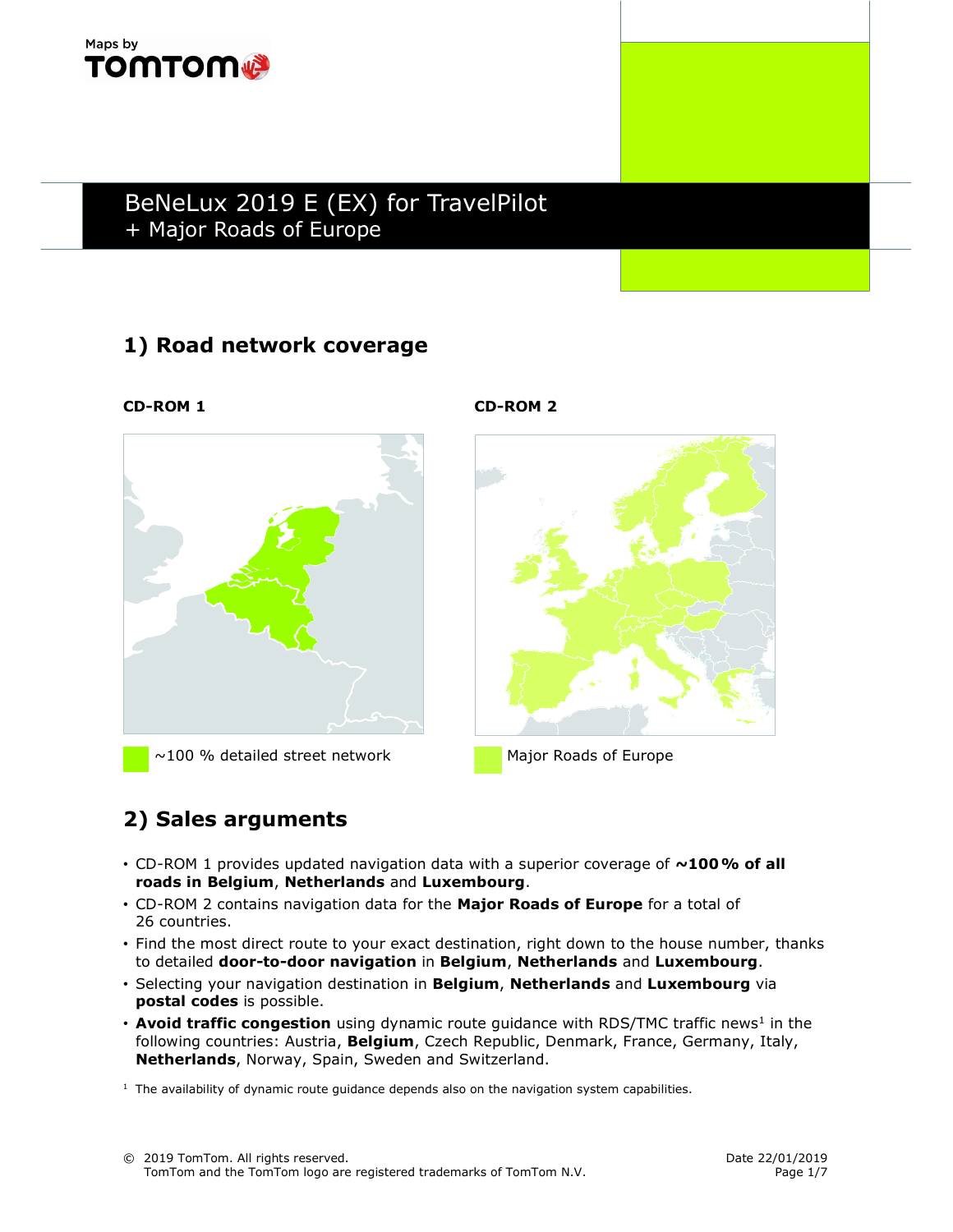

- Find your way to the action with more than 1.39 million extensive Points of Interest (POI) such as restaurants, petrol stations (including those offering CNG and LPG<sup>2</sup>), car parks, train stations, … you name it (more than 157 000 for Belgium, Netherlands and Luxembourg and more than 1.18 million for Europe).
- Copy protection included.

#### Changes in comparison to the previous product 2018 E (EX)

- Navigation data have been updated for precise navigation.
- Community input from thousands of TomTom users has been included.
- Standard services for more than 5 000 POI have been added.
- $2$  CNG = Compressed Natural Gas; LPG = Liquefied Petroleum Gas

•

## 3) General content

#### a) Countries

#### Core countries (CD-ROM 1)

Belgium, Netherlands, Luxembourg

Data source: MultiNet 2018.03

#### Major Roads of Europe (CD-ROM 2)

Andorra, Austria, Belgium, Czech Republic, Denmark, Finland, France, Germany, Greece<sup>3</sup>, Hungary, Ireland, Italy, Liechtenstein, Luxembourg, Monaco, Netherlands, Norway, Poland, Portugal<sup>4</sup>, San Marino, Slovakia, Spain, Sweden, Switzerland, United Kingdom, Vatican City

Data source: MultiNet 2018.03

 $3$  Greece is connected to Italy via ferry and to Greece is connected to Italy via ferry and to Slovenia via "Autoput", passing the countries of former Yugoslavia.

4 Except Madeira and Azores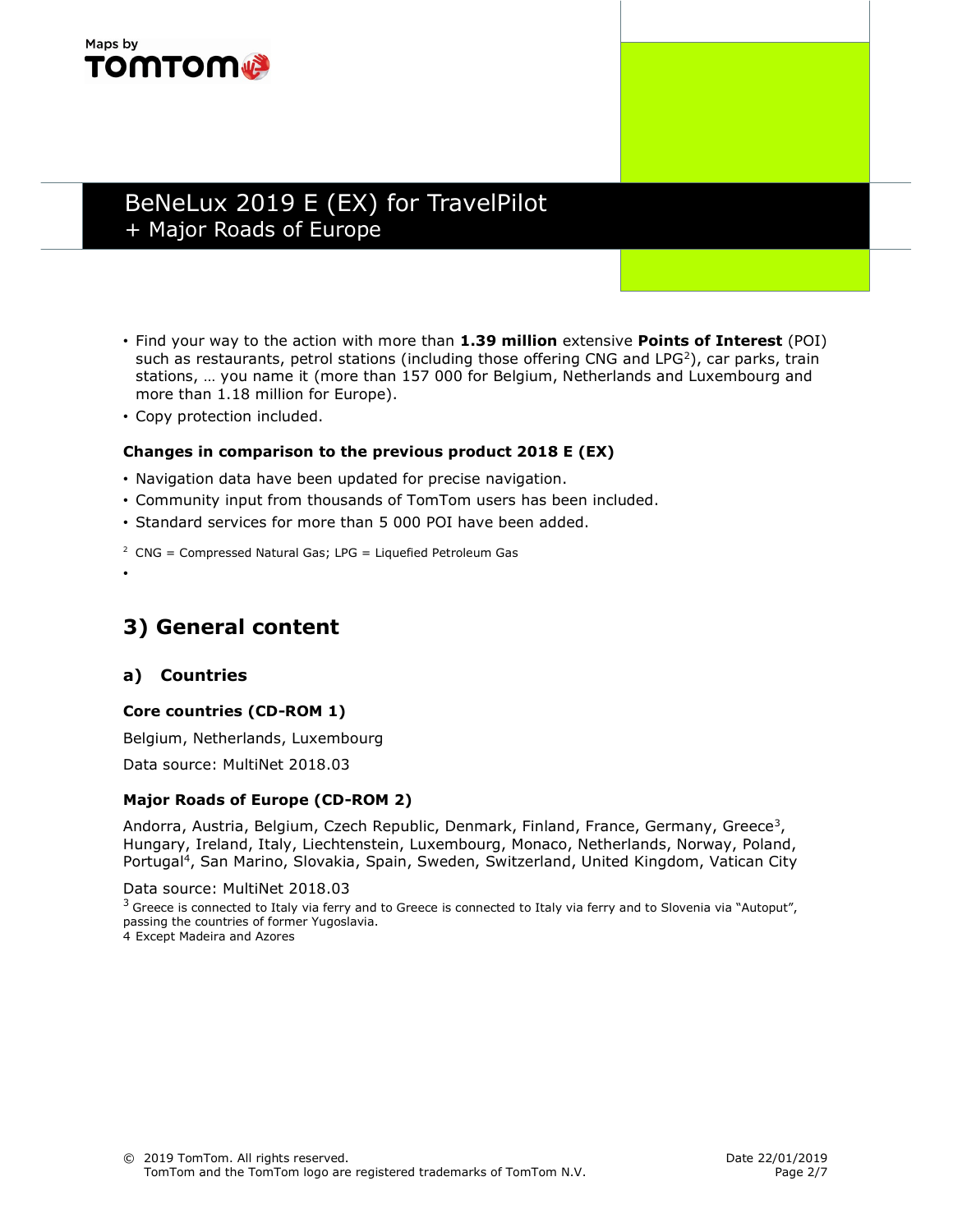

### b) Coverage with respect to population

| Country <sup>5</sup> | <b>Important roads</b><br>of Europe | <b>Major road</b><br>network | <b>Interconnecting</b><br>network | <b>Detailed street</b><br>network |
|----------------------|-------------------------------------|------------------------------|-----------------------------------|-----------------------------------|
| Austria              | yes                                 |                              | $\overline{\phantom{0}}$          | Ξ.                                |
| <b>Belgium</b>       | yes                                 | $~100\%$                     | $~100\%$                          | $~100\%$                          |
| Czech Republic       | yes                                 |                              | -                                 |                                   |
| Denmark              | yes                                 | $\qquad \qquad -$            | -                                 |                                   |
| Finland              | yes                                 | $\qquad \qquad \blacksquare$ | $\overline{\phantom{0}}$          | -                                 |
| France               | yes                                 | $\overline{\phantom{m}}$     |                                   | -                                 |
| Germany              | yes                                 | $\qquad \qquad$              | $\qquad \qquad$                   | -                                 |
| Greece               | yes                                 | $\qquad \qquad \blacksquare$ | $\qquad \qquad$                   | -                                 |
| Hungary              | yes                                 | $\overline{\phantom{0}}$     | $\overline{\phantom{0}}$          | <u>.</u>                          |
| Ireland              | yes                                 | -                            | $\qquad \qquad \blacksquare$      | -                                 |
| Italy                | yes                                 | $\overline{\phantom{m}}$     | $\qquad \qquad \blacksquare$      |                                   |
| Liechtenstein        | yes                                 | $\overline{\phantom{m}}$     | $\qquad \qquad \blacksquare$      |                                   |
| Luxembourg           | yes                                 | $~100\%$                     | ~100~%                            | ~100~%                            |
| <b>Netherlands</b>   | yes                                 | $~100\%$                     | ~100~%                            | ~100~%                            |
| Norway               | yes                                 | $\overline{\phantom{0}}$     | $\overline{\phantom{0}}$          | -                                 |
| Poland               | yes                                 | $\qquad \qquad -$            | $\overline{\phantom{m}}$          | -                                 |
| Portugal             | yes                                 | $\overline{\phantom{0}}$     | $\overline{\phantom{0}}$          | $\overline{\phantom{0}}$          |
| Slovakia             | yes                                 | $\overline{\phantom{0}}$     | -                                 | -                                 |
| Spain                | yes                                 | $\qquad \qquad$              | $\qquad \qquad$                   | -                                 |
| Sweden               | yes                                 | $\qquad \qquad -$            | -                                 | -                                 |
| Switzerland          | yes                                 | $\qquad \qquad$              | $\qquad \qquad \blacksquare$      | -                                 |
| United Kingdom       | yes                                 | $\qquad \qquad \blacksquare$ |                                   |                                   |

<sup>5</sup> Content is equally included for: Andorra, Gibraltar, Monaco, San Marino and Vatican City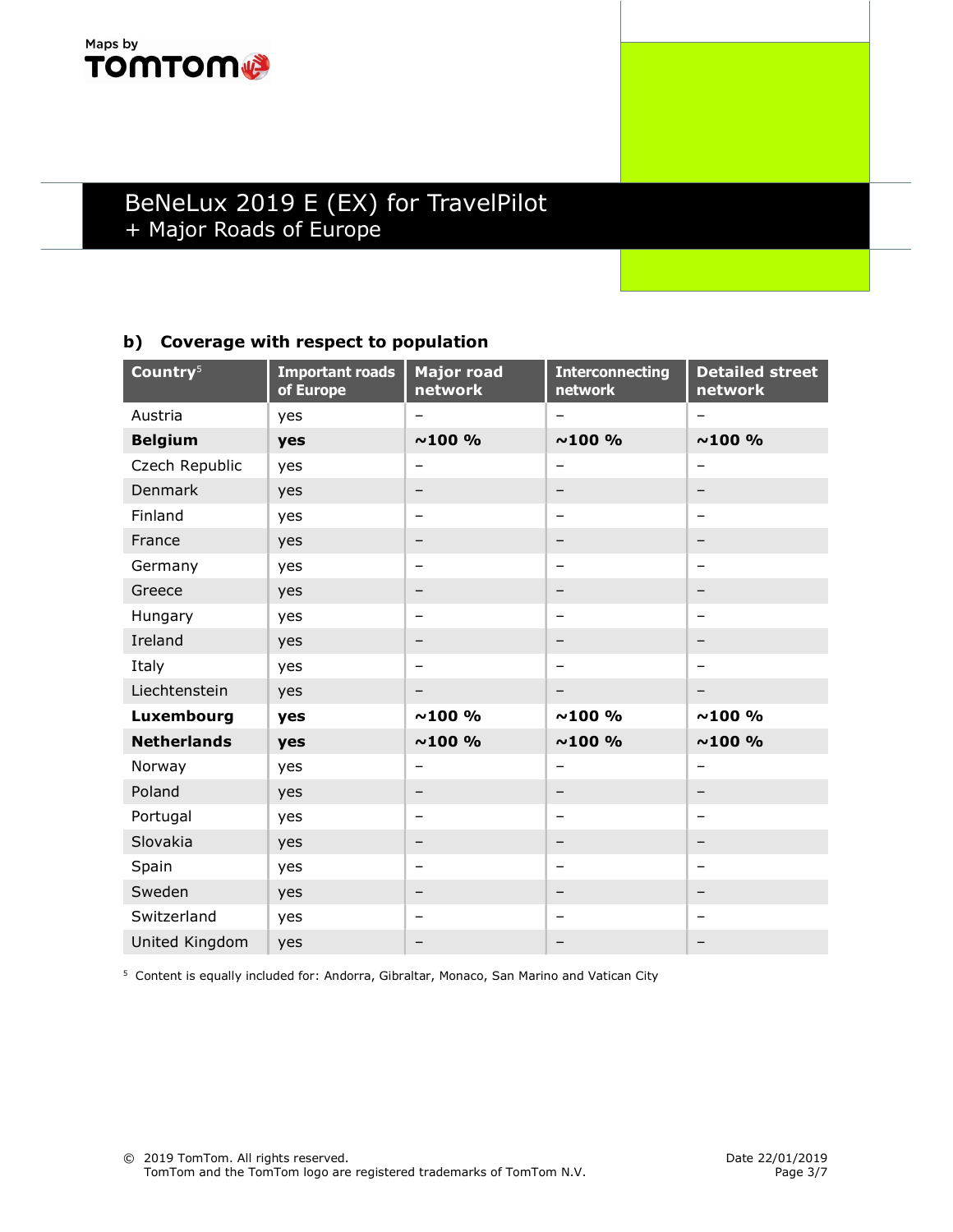

### c) Product content

| <b>Country</b>     | <b>House number</b><br>ranges | <b>Postal codes</b> | RDS/TMC <sup>6</sup> tables for<br>dynamic route guidance |
|--------------------|-------------------------------|---------------------|-----------------------------------------------------------|
| Austria            |                               | -                   | yes                                                       |
| <b>Belgium</b>     | $~100\%$                      | available           | yes                                                       |
| Czech Republic     |                               | -                   | yes                                                       |
| <b>Denmark</b>     | -                             | -                   | yes                                                       |
| France             |                               | —                   | yes                                                       |
| Germany            | -                             | $\qquad \qquad$     | yes                                                       |
| Italy              | -                             | -                   | yes                                                       |
| Luxembourg         | $~100\%$                      | available           | n.a.                                                      |
| <b>Netherlands</b> | $~100\%$                      | available           | yes                                                       |
| Norway             |                               |                     | yes                                                       |
| Spain              | -                             | -                   | yes                                                       |
| Sweden             |                               |                     | yes                                                       |
| Switzerland        |                               |                     | yes                                                       |

For countries not listed in the table, neither house number ranges nor postal codes nor dynamic route guidance using RDS/TMC are included.

# 4) Geometry

This product contains navigation data for more than 1.54 million km. CD-ROM 1 (Belgium, Netherlands and Luxembourg) contains 299 214 km and CD-ROM 2 (Major Roads of Europe) contains 1 241 084 km. Length has to be seen as total road net length with all different lanes as far as digitised.

<sup>6</sup> The availability of dynamic route guidance depends also on the navigation system capabilities.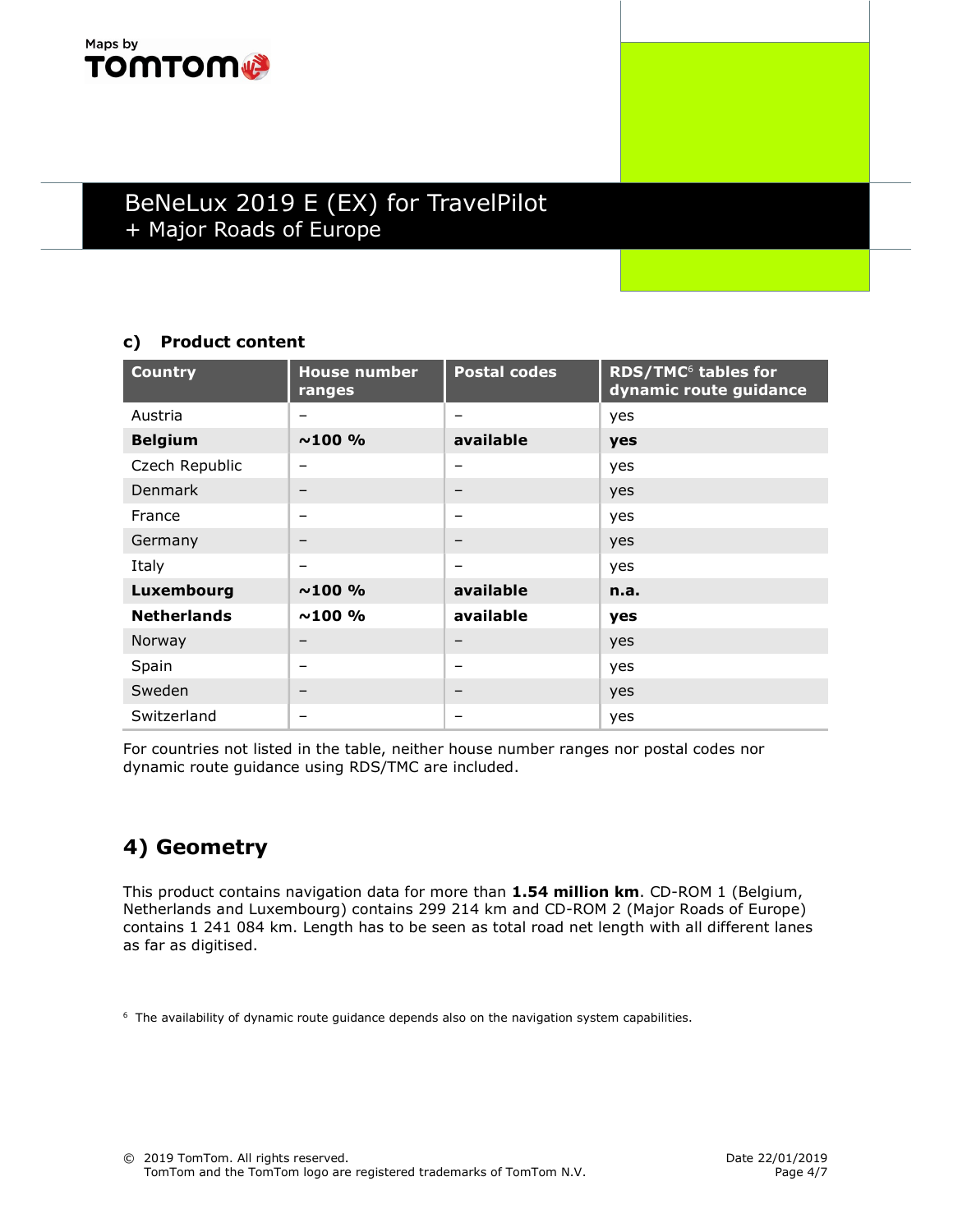

# 5) Standard services/POI

#### Core countries (CD-ROM 1)

| <b>Service/POI name</b>     | <b>Number</b> |
|-----------------------------|---------------|
| Airport                     | 34            |
| Amusement park              | 200           |
| Border crossing             | 137           |
| <b>Bosch</b>                | 712           |
| Car dealership <sup>7</sup> |               |
| Alfa Romeo                  | 181           |
| Audi                        | 162           |
| <b>BMW</b>                  | 264           |
| <b>Bosch</b>                | 5             |
| Chrysler                    | 123           |
| Citroën                     | 740           |
| <b>DAF Truck</b>            | 98            |
| Ferrari                     | 7             |
| Fiat                        | 329           |
| Ford                        | 360           |
| Garage                      | 26 686        |
| Honda                       | 204           |
| Lancia                      | 121           |
| Land Rover                  | 93            |
| MAN-Neoplan                 | 15            |
| <b>MAN-Truck</b>            | 63            |
| Maserati                    | 18            |
| Mazda                       | 302           |
| MB-Bus                      | 18            |
| <b>MB-Truck</b>             | 86            |
| Mercedes Benz               | 182           |

| <sup>7</sup> The availability of car dealerships depends also on |
|------------------------------------------------------------------|
| the navigation system capabilities.                              |

| Service/POI name    | <b>Number</b>       |
|---------------------|---------------------|
| Mitsubishi          | 323                 |
| Nissan              | 311                 |
| OMNIplus            | 2                   |
| Opel                | 568                 |
| Peugeot             | 734                 |
| Porsche             | 17                  |
| Renault             | 442                 |
| Scania              | 78                  |
| Seat                | 274                 |
| Setra               | 14                  |
| Skoda               | 242                 |
| Smart               | 78                  |
| Toyota              | 313                 |
| Volkswagen          | 300                 |
| Volvo               | 331                 |
| <b>Volvo Bus</b>    | 14                  |
| <b>Volvo Trucks</b> | 39                  |
| Car rental          | 1 1 3 4             |
| Cinema              | 391                 |
| Embassy             | 504                 |
| Exhibition          | 1945                |
| Ferry terminal      | 347                 |
| Golf course         | 358                 |
| Government office   | 1 550               |
| Hospital            | 624                 |
| Hotel/Motel         | 11 687              |
| Motorway exit       | 159<br>$\mathbf{1}$ |
| Motorway service    | 482                 |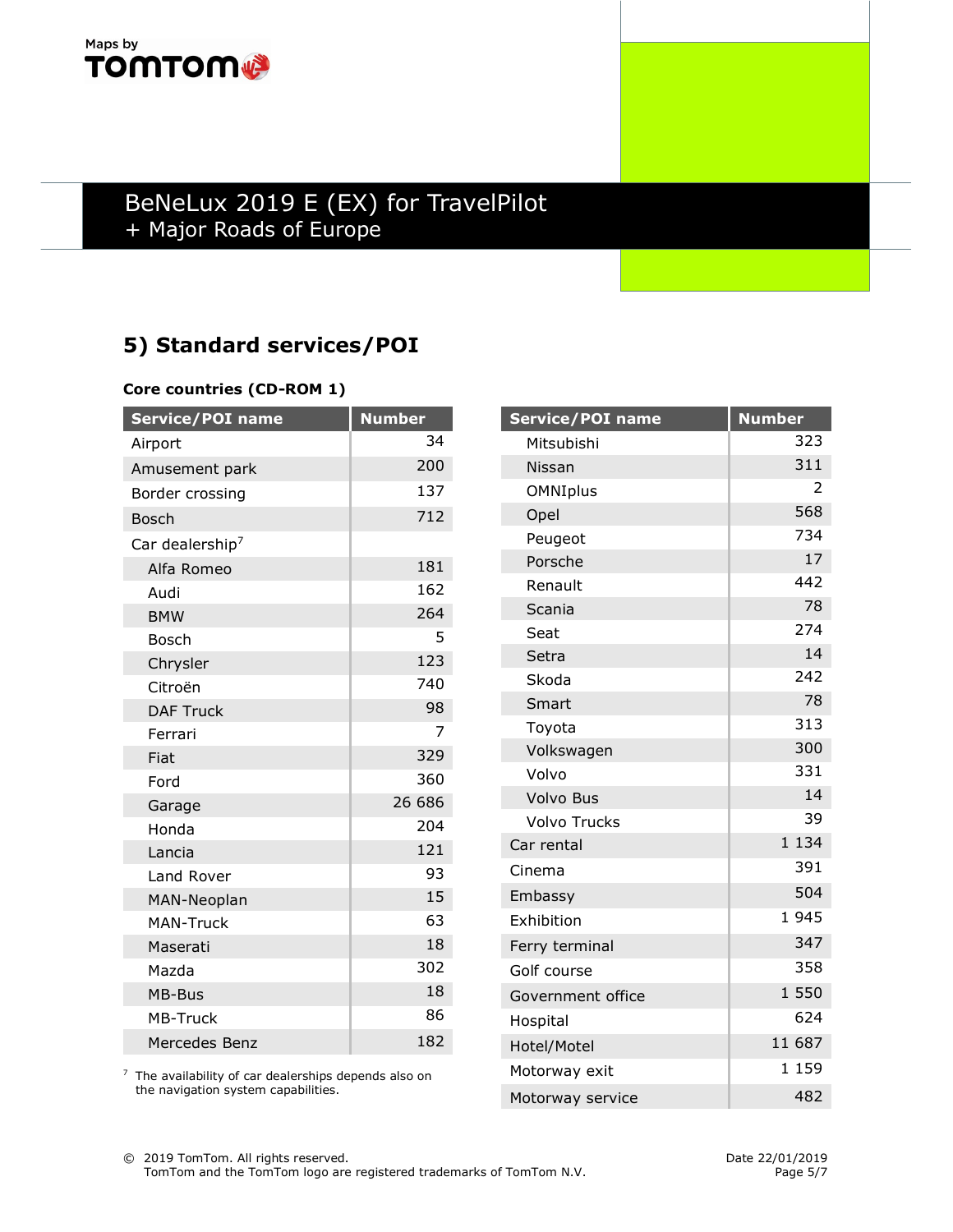## Maps by **TOMTOM**

## BeNeLux 2019 E (EX) for TravelPilot + Major Roads of Europe

| <b>Service/POI name</b> | <b>Number</b> |
|-------------------------|---------------|
| Museum                  | 3 507         |
| Other destinations      | 5787          |
| Parking                 | 8015          |
| Petrol station          | 7554          |
| Petrol station (CNG)    | 178           |
| Petrol station (LPG)    | 2894          |
| Post office             | 3 8 1 4       |
| Railway station         | 1.243         |
|                         |               |

| <b>Service/POI name</b>         | <b>Number</b> |
|---------------------------------|---------------|
| Restaurant                      | 47 498        |
| Shopping centre                 | 491           |
| Sports centre                   | 10 998        |
| Theatre                         | 968           |
| Winery                          | 153           |
| 700                             | 99            |
| <b>Total</b>                    | 148 600       |
| Town centre                     | 9123          |
| <b>Total incl. town centres</b> | 157 723       |

### Major Roads of Europe (CD-ROM 2)

| <b>Service/POI name</b> | <b>Number</b> |
|-------------------------|---------------|
| Airport                 | 1 271         |
| Border crossing         | 1 3 5 1       |
| Ferry terminal          | 1 7 9 7       |
| Motorway exit           | 14 525        |
| Motorway service        | 8869          |
| Mountain pass           | 1 2 8 7       |

| <b>Service/POI name</b>         | <b>Number</b> |
|---------------------------------|---------------|
| Petrol station                  | 79 750        |
| Petrol station (LPG)            | 19 571        |
| Petrol station (CNG)            | 2 045         |
| Total                           | 130 466       |
| Town centre                     | 1 054 256     |
| <b>Total incl. town centres</b> | 1 184 722     |

# 6) Compatibility

This is a TravelPilot E (EX) product and can be used with the following navigation systems:

Factory installed navigation systems of

- Audi BNS 5.x
	- in A3 and TT as of 06.2006
	- in A4 from 06.2006 until 11.2007
- FORD TravelPilot EX
	- in C-Max from 04.2004 until 10.2007
	- in Fiesta from 04.2005 until 09.2008
	- in Focus from 08.2004 until 11.2007
	- in Fusion from 04.2005 until 10.2008
	- in Galaxy from 04.2006 until 11.2007